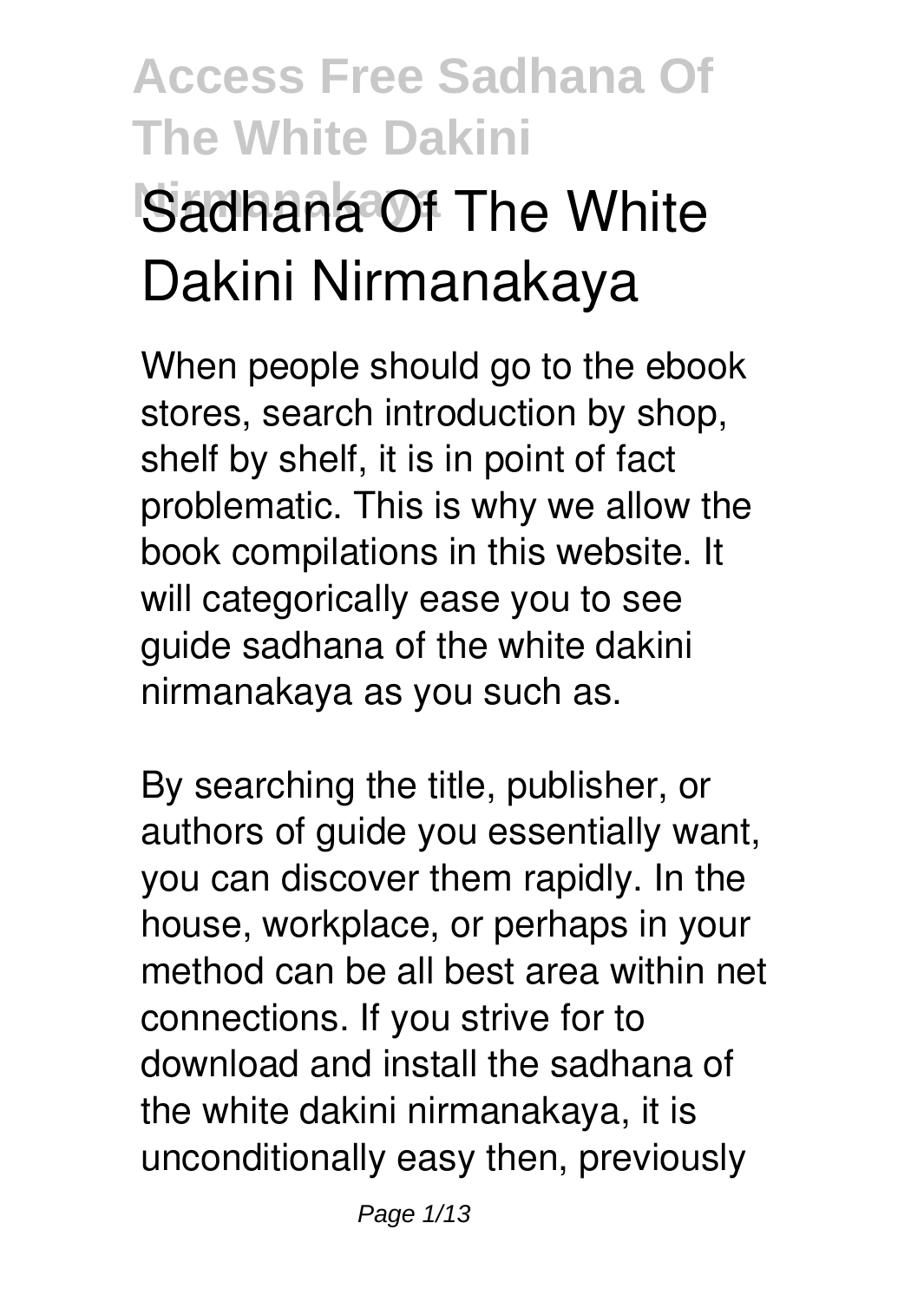currently we extend the member to buy and create bargains to download and install sadhana of the white dakini nirmanakaya for that reason simple!

Tsultrim Allione **LDakinis and Dakini** Power

06) Tantra, Neo-Tantra and the Dakini PrincipleKurukulle Mantra - by Khenpo Pema Choephel Rinpoche #magic #mantra #attraction *Sadhana of The 4-Arms White Chenrezig* In Praise of the 5 Elemental Dakinis What is the Cakrasamvara Tantra? Buddhism Explained with Robert A.F. Thurman *Queen of Great Bliss: Adorned by moonlight and wonder. Mantra for Protection/Break Black Magic with Powerful Hanumath Kavacham POWERFUL Mantra to overcome modern obstacles |* Page 2/13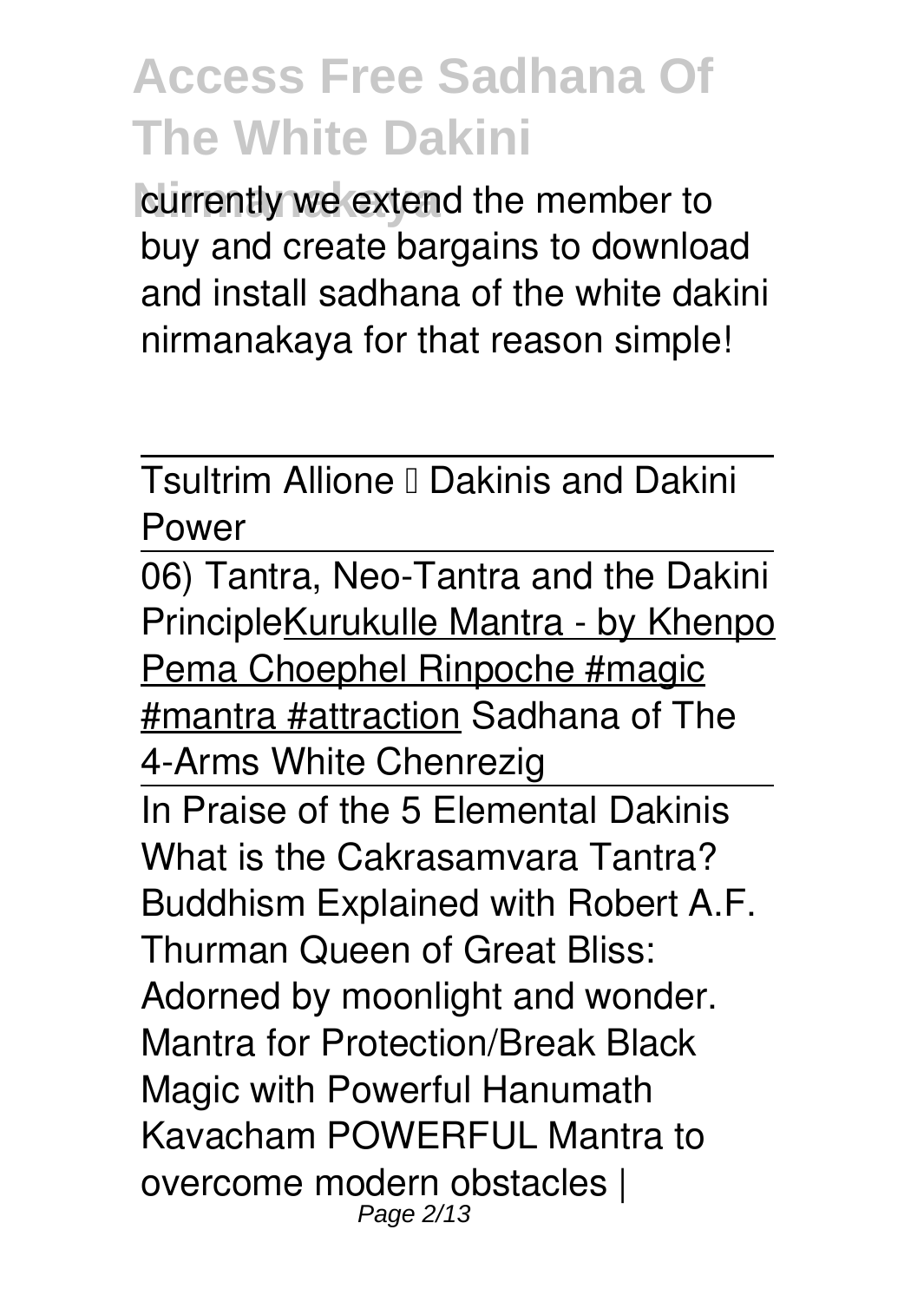**Nirmanakaya** *Vajrayogini Dakini | Wisdom Queen - Version 2*

Green Tara Mantra (108 Repetitions) Tantra Explanation - What is Tantra? *Khandro Rinpoche – What is a Dakini? Ravan Samhita | रावण संहिता | Shiv Puja | Tantra Sadhana, Mantra \u0026 Prayog Vidhi | Book Shelf | GAYATRI MANTRA - Meaning \u0026 Significance || Om Bhur Bhuva Swaha || Heruka, Vajra Yogini, Dakas and Dakinis* Judith Simmer-Brown: The Dakini in Tibetan Buddhism A Victory of Dakini Vajrayogini Dakini Mantra - Wisdom Dakini - The Diamond Maiden

Dakini Yoga Sadhana with Magic Cat to African MusicKurukulle mantra (Rigjedma - Kurukulla) - Goddess of Love, Enchantment and Liberation Sadhana Of The White Dakini The White Dakini Sadhana is the Page 3/13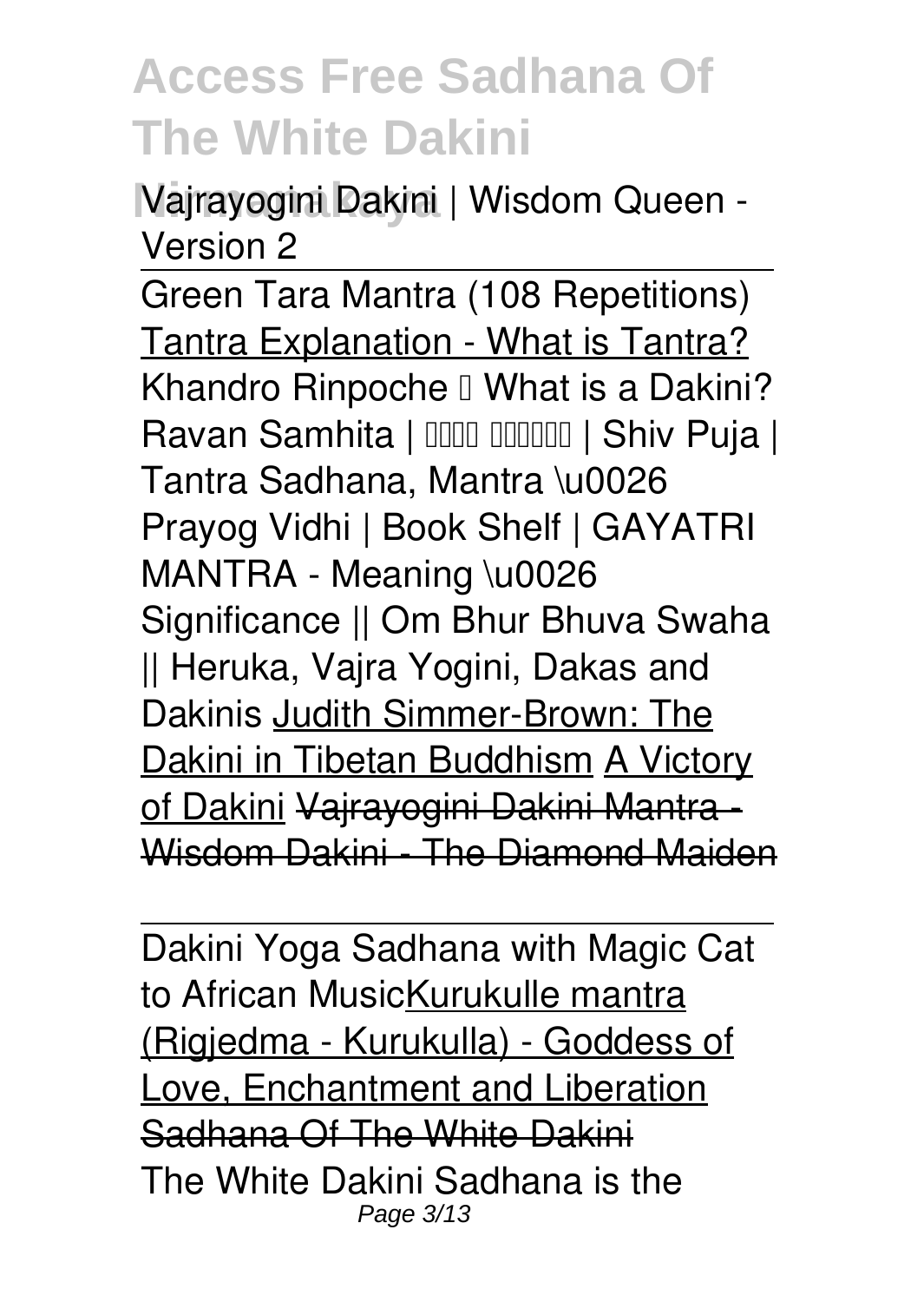**Nirmanakaya** union of Machig Labdrön and Yeshe Tsogyel (surrounded by the Dakinis of the Five Families). It is the first phase of Deity Yoga practice in the Terma Cycle of the Dzinpa Rangdröl (Self Liberation of Clinging) Lineage in the Dzogchen tradition from Do Khyentse

### Sadhana Of The White Dakini Nirmanakaya

The White Dakini Sadhana is the union of Machig Labdrön and Yeshe Tsogyel (surrounded by the Dakinis of the Five Families). It is the first phase of Deity Yoga practice in the Terma Cycle of the

#### Sadhana Of The White Dakini Nirmanakaya

The Continuing Yoga of the Profound Meaning, the White Khechari of Great Bliss from the terma of Terchen Page 4/13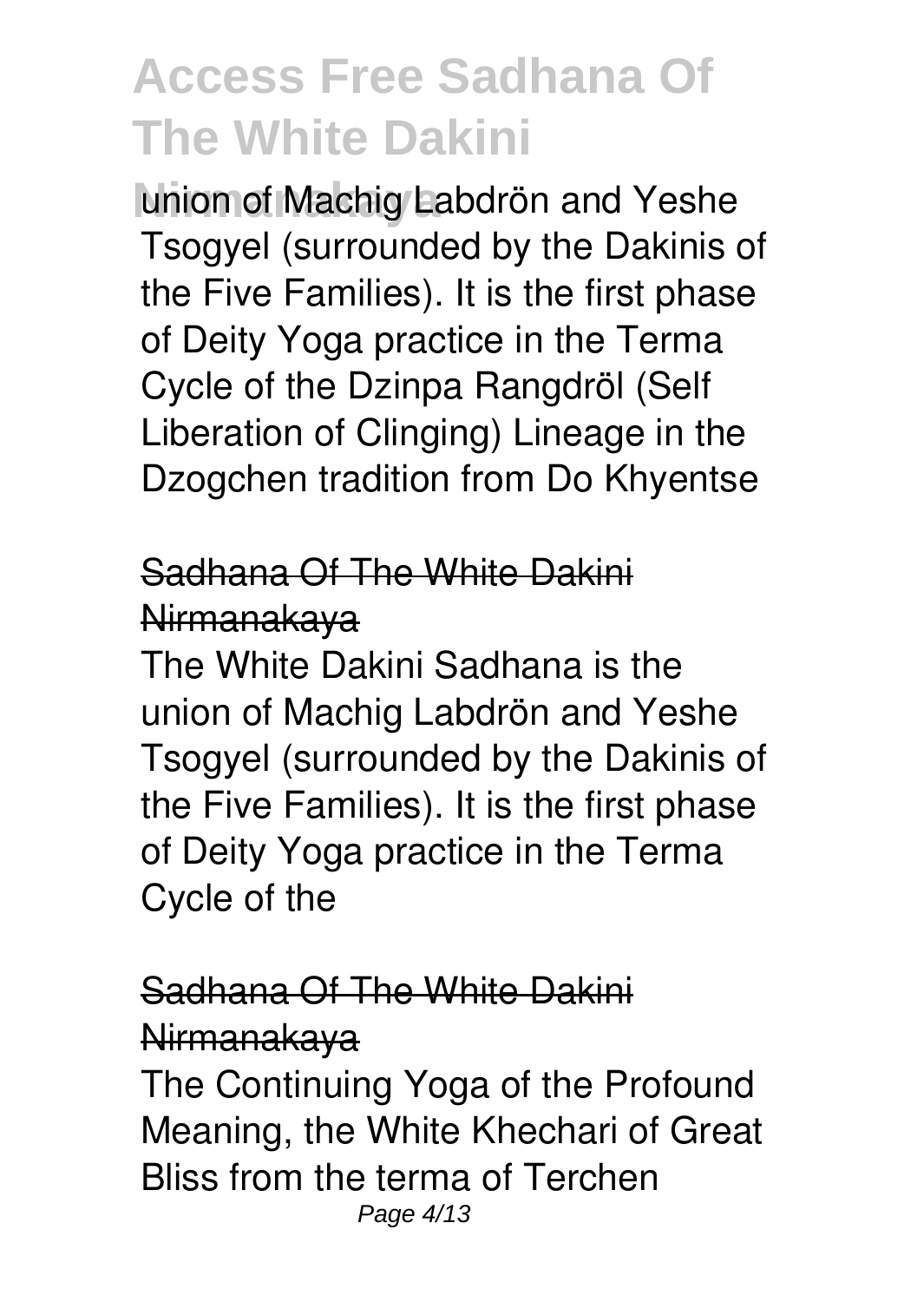**Barway Dorje. This concise form of the** vajrayogini practice is extracted directly from the intermediate form titled White Khechari (Dakini) Sadhana with Tsok, with the exception of the lineage supplication, which is abbreviated specifically for the concise version.

White Khechari (Dakini) Sadhana, SHORT (Daily) I KPL Bookstore Sadhana of Zombi Dakini Ocean, surpassing the forms of the Pure Consciousness, Indifferent to bliss and suffering, Containing the experiences of clarity, bliss and silence of the mind! I have nothing to tell You, For I cannot labor under delusion about You any longer, As I am II Your speech. I cannot worship You . And cannot avoid You,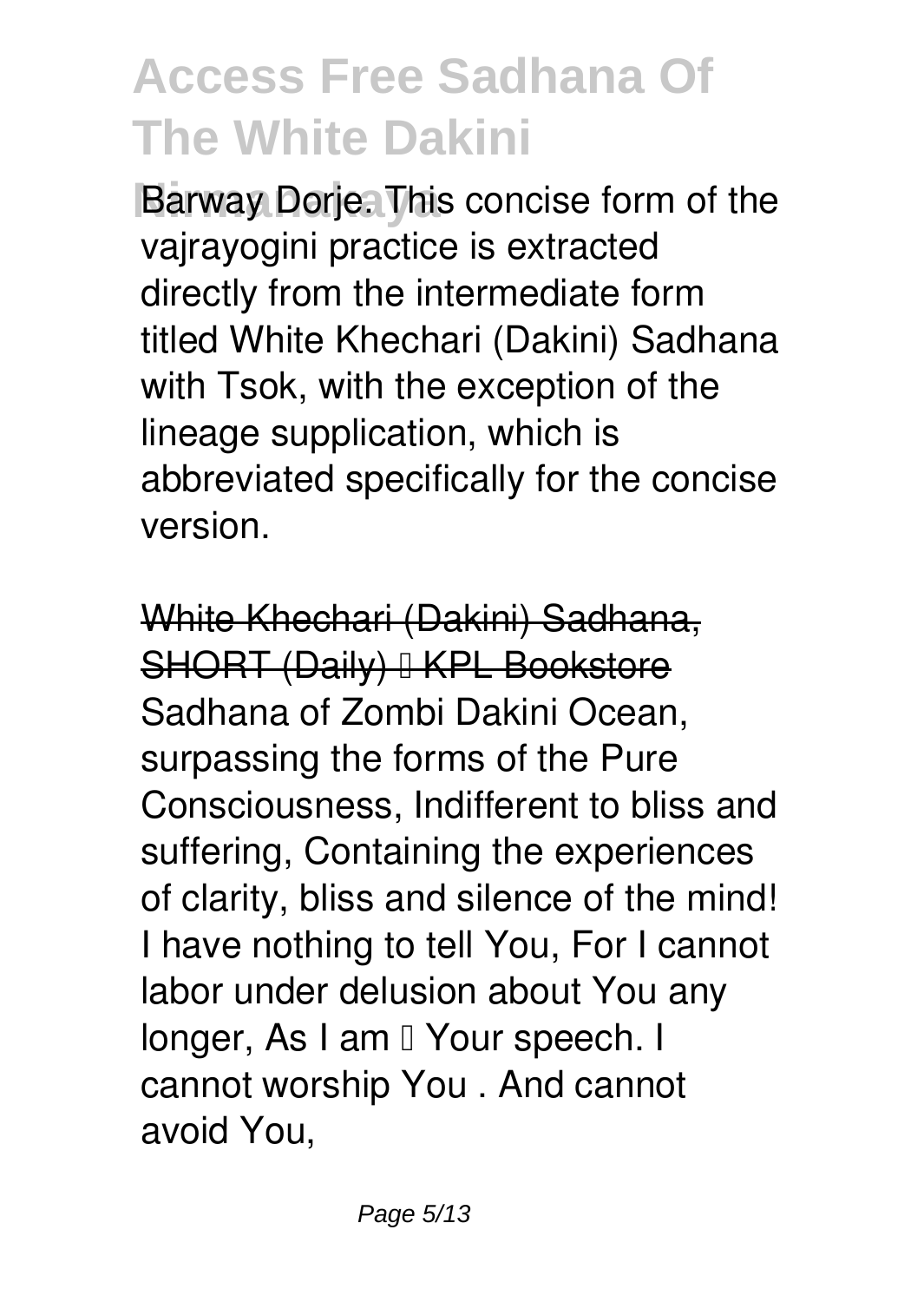### **Nirmanakaya** Sadhana of Zombi Dakini - Three Vajras

the intermediate form titled White Khechari (Dakini) Sadhana with Tsok, with the exception of the lineage supplication, which is abbreviated specifically for the concise version. White Khechari (Dakini) Sadhana, SHORT (Daily) I KPL Bookstore The White Dakini Sadhana is the union of Machig Labdrön and Yeshe Tsogyel (surrounded by the Dakinis of the Five Families). It is the first phase

Sadhana Of The White Dakini Nirmanakaya | www.voucherslug.co Sadhana of the Blue Lion-headed Dakini. A Sakya Golden Dharma Refuge and Bodhichitta. I go for refuge until I am enlightened To the Buddha, the Dharma, and the Supreme Assembly. ... At my forehead is white Page 6/13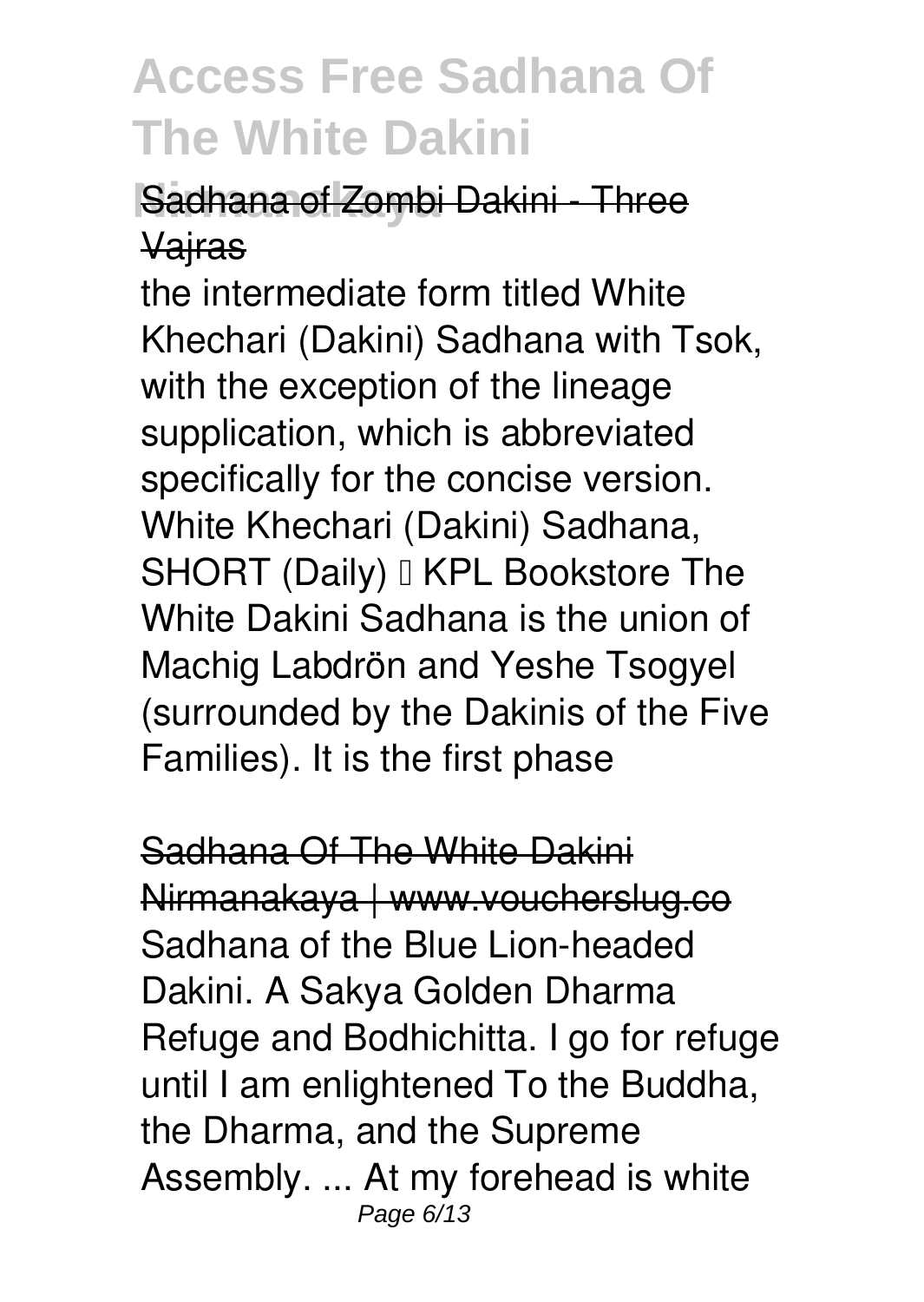**OM, at my throat red AH, at my heart** dark-blue HUM from which light rays spread forth summoning from Khechara, the place of heavenly ...

#### Sadhana of the Lion-Headed Dakini - Chinese Buddhist ...

A Short History of Urgen Drolma Lama Namo Arya Taraya.Dharmakaya nature is

Samantabhadra.Samboghakaya is the luministic nature of

Vajradhara.Nirmanakaya is great compassion nature of three lineages. All in union, my Root Guru and my Mother,I pray. Grateful kindness, mother Urgen Drolma.Was born in the Tibetan calendar in the Tibetan Fire Dog year.In the western calendar, 20 Nov 1941. Her ...

Dakini - The Official Website of His Page 7/13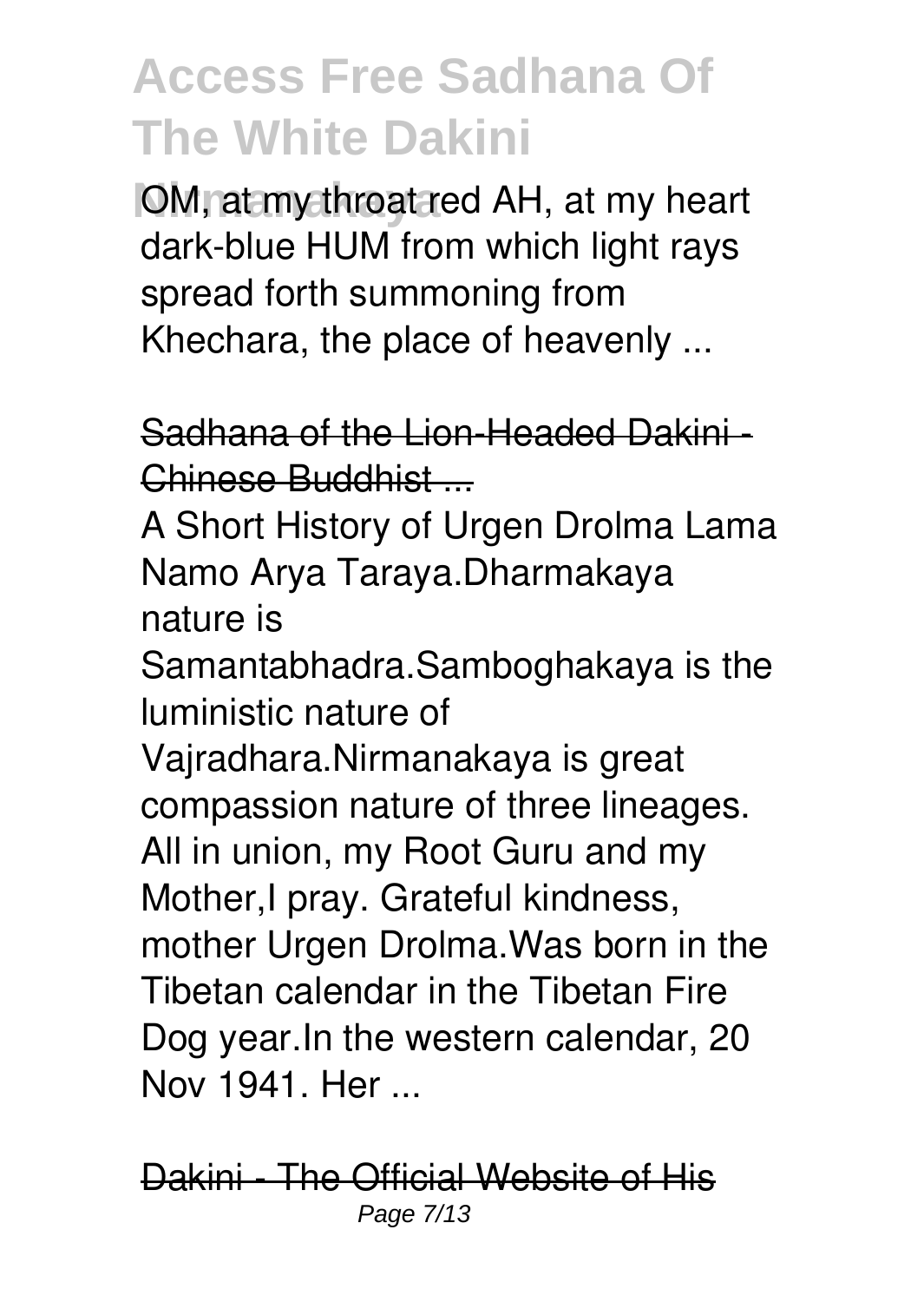### **Holiness Khenchen**

Lion-Faced Dakini Sadhana PDF . Lion-Faced Dakini Sadhana PDF. Offering. Offering: Dharma items are offered with the wish to benefit others. The mind should not view them in an ordinary way, i.e. as goods to be bought and sold. We provide these items to make more Dharma available and to support FPMT charitable projects.

### Lion-Faced Dakini Sadhana PDF - FPMT

Sadhana Of The White Dakini Nirmanakaya Eventually, you will utterly discover a further experience and endowment by spending more cash. yet when? accomplish you admit that you require to get those all needs in the manner of having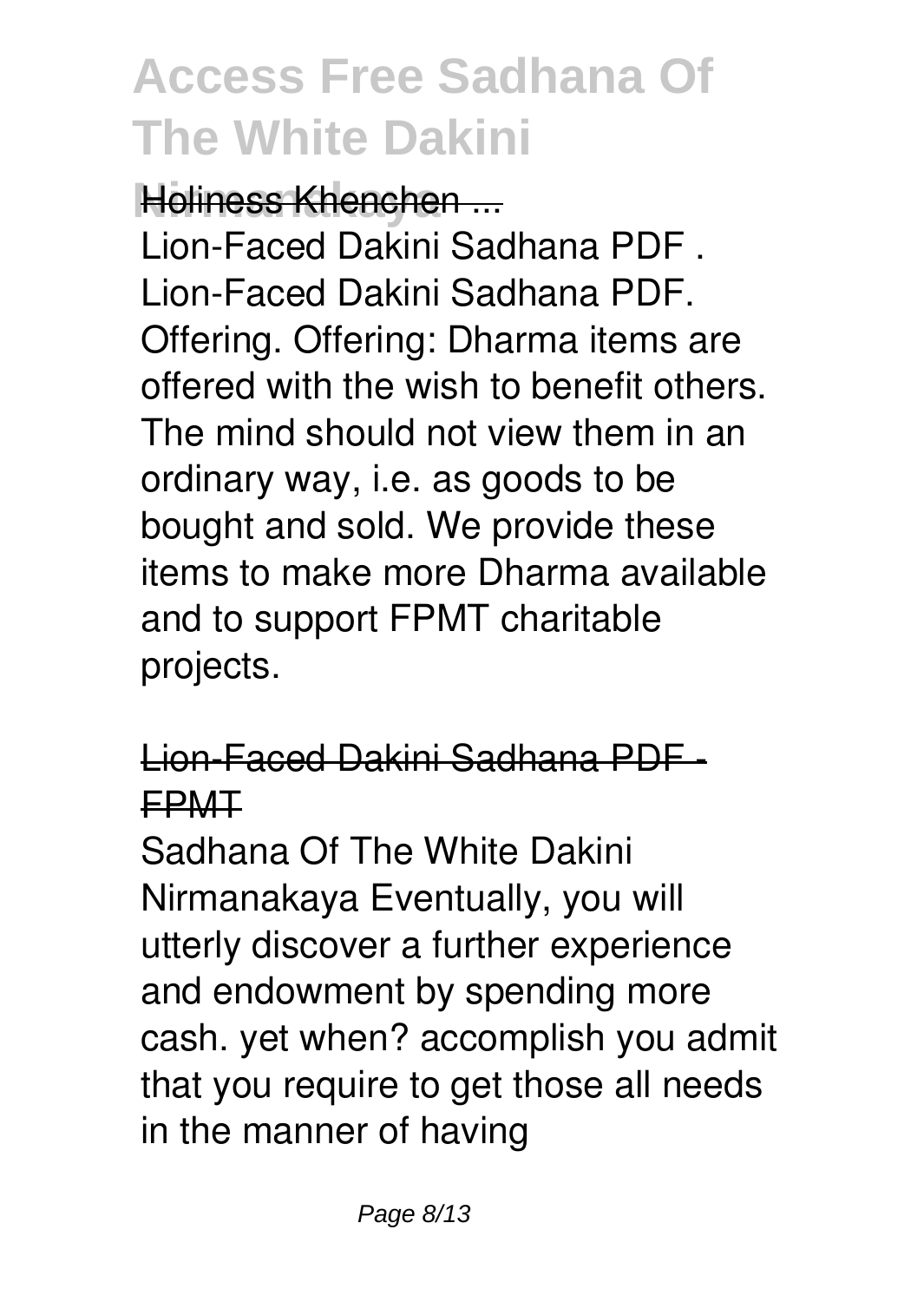### **Nadhana Of The White Dakini** Nirmanakaya

The four limbs of the corpse are severed by the hook knife and planted in the four directions. Skin the skin and hang it [on the four limbs]; inside is a swirling lake of flesh and blood. From onells heart [as Vajrayogini] emanate four daki- nis<sup>[]</sup>white, yellow, red, and green who grasp the four corners of the human skin.

#### Chod Practice Manual and **Commentary**

The White Dakini Sadhana is the union of Machig Labdrön and Yeshe Tsogyel (surrounded by the Dakinis of the Five Families). It is the first phase of Deity Yoga practice in the Terma Cycle of the Dzinpa Rangdröl (Self Liberation of Clinging) Lineage in the Dzogchen tradition from Do Khyentse Page 9/13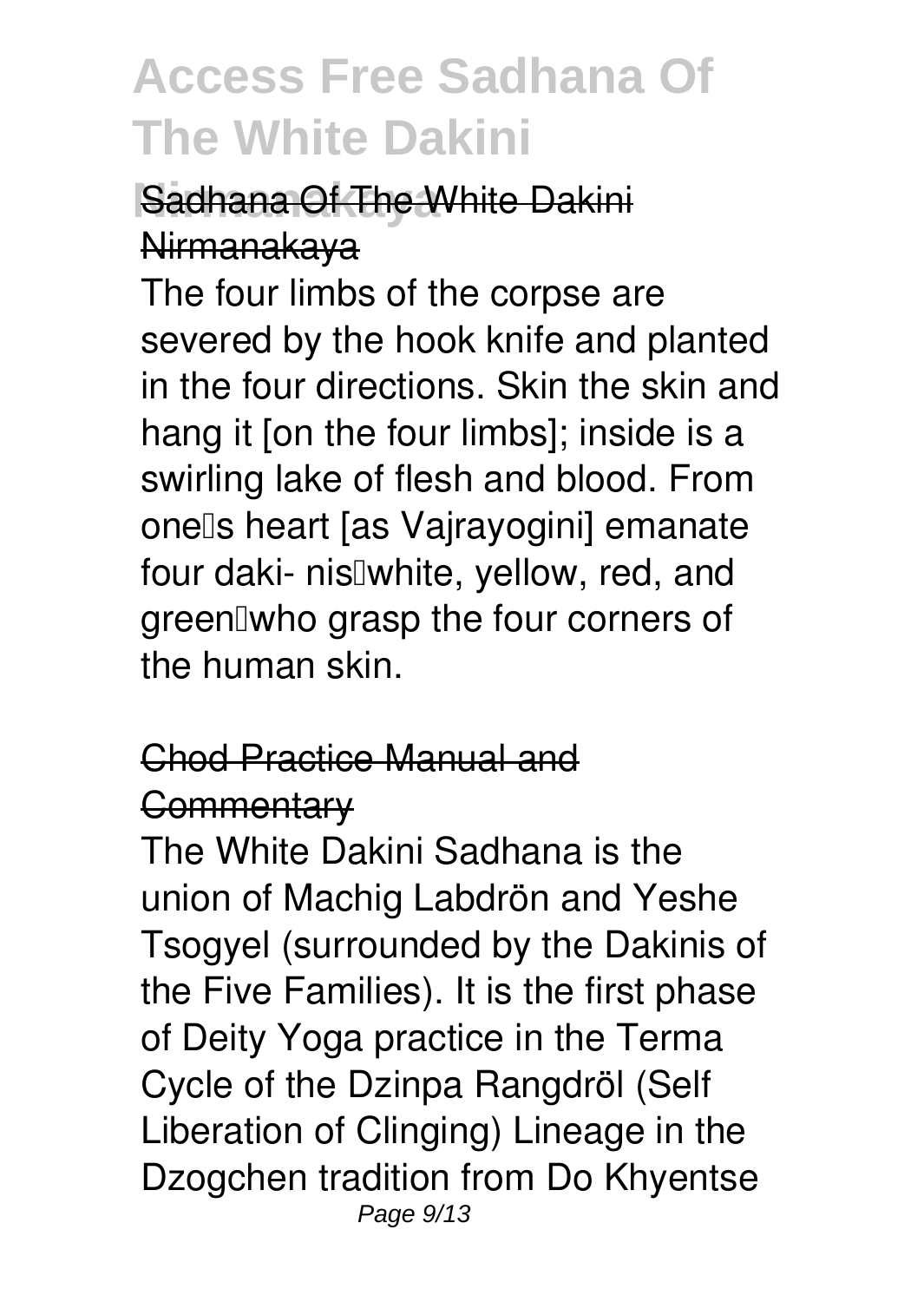**Access Free Sadhana Of The White Dakini Yeshe Dorje: ava** 

#### Programs - Tara Mandala

Sadhana Chagwang NgalSo Reiki II, Healing through the Hands According to the Lineage of Buddha Taralls Healing Hand Mandalas of Pure Elements, Lights and Nectars The Sun and Moon Kissing, NgalSo Secret Meditation and Recitation of White Heruka for a Long, Healthy and Meaningful Life

#### White Zambhala and the Four Dakinis  $H$ **GPP**

A white manifestation, generally designated as Prajñaloka, ILight of Wisdom , $\Box$  displays a vajra and a skull bowl. Practices. Painted 19th century Tibetan maṇḍala of the Nāropa tradition, Vajrayoginī stands in the center of a red hexagram, Rubin Page 10/13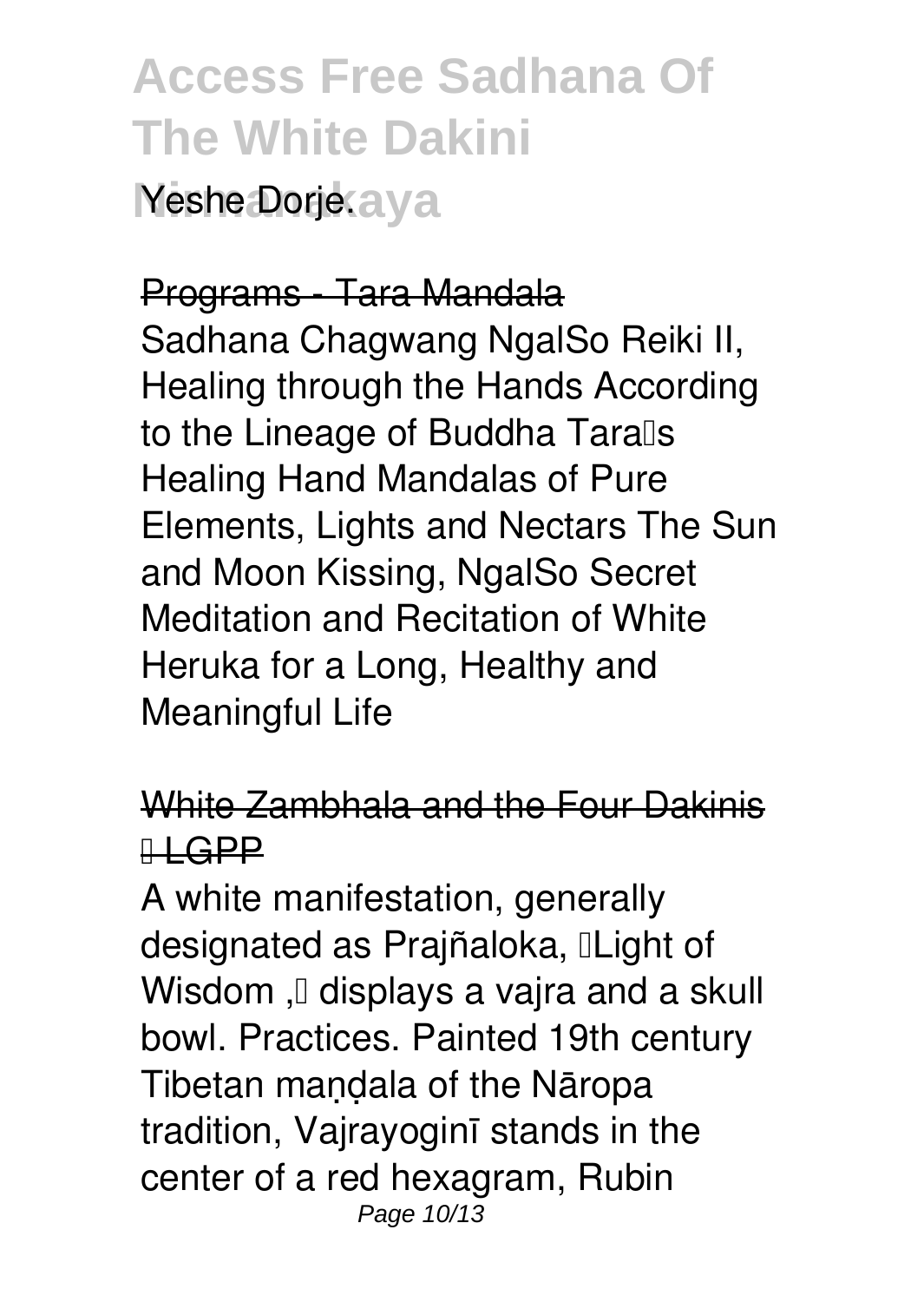**Museum of Art.va** 

#### Vajrayogini - Wikipedia

Vajrayogini Sadhana in White Conch In space ahead is Guru-Chakrasamvara, Yab-Yum, Ringed by root and lineage Gurus, Yidams, Three Jewels, and attendant Guardians. I and all beings throughout space, From now to full enlightenment, Take refuge in the glorious holy Gurus, Take refuge in the fully enlightened Buddhas, Take refuge in holy Dharma,

Vajrayogini Sadhana in White Conch Contents Illustrations vii Acknowledgements ix EditorialXote x Introduction xi Preliminaryexplanation 1 Theyogasofsleeping,rising,andexperi encing nectar 26 ...

Guide to Dakini Land - Lib.Ru Page 11/13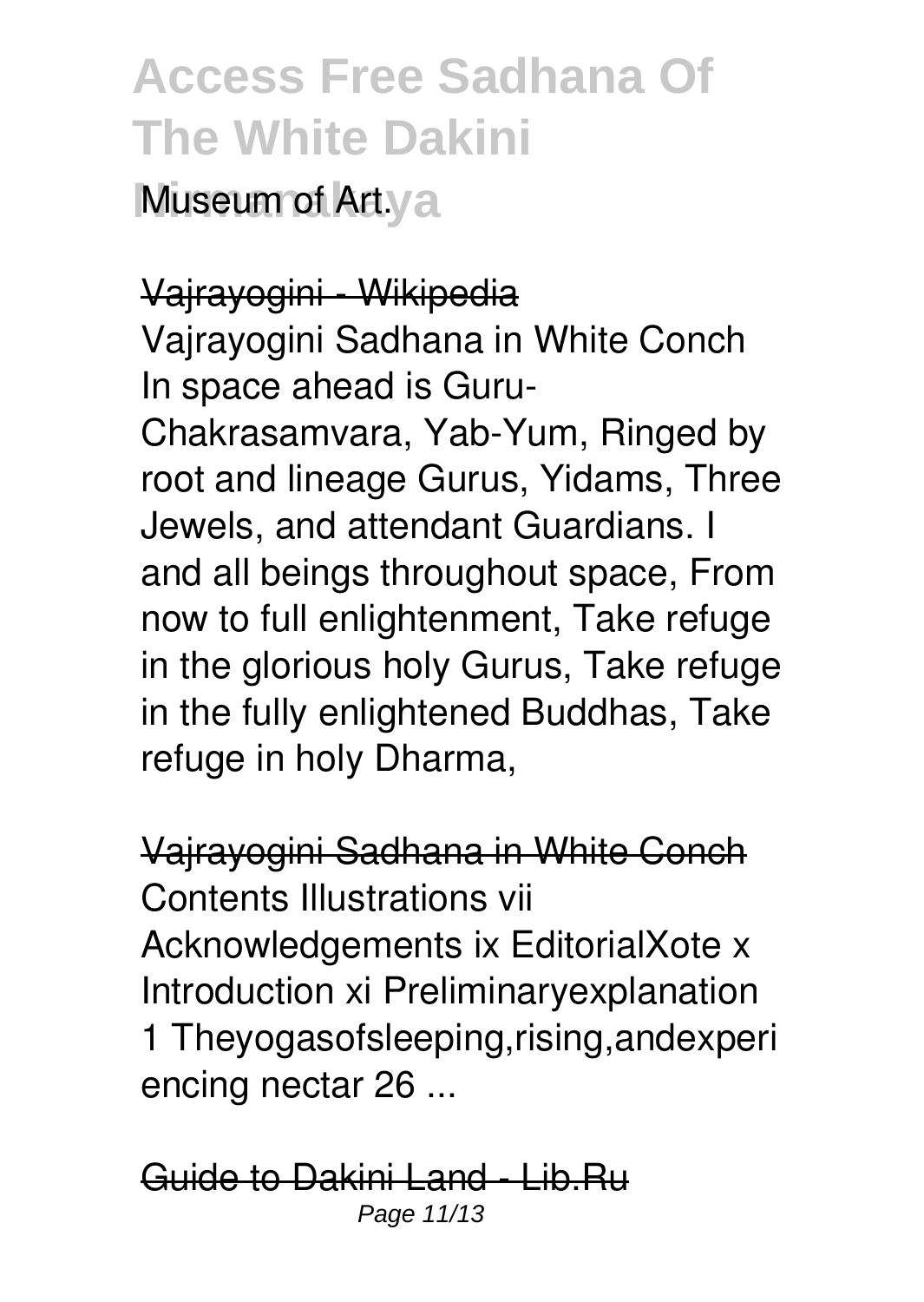**The casket contained a sadhana of** Ekajati and another text related to his own Tsasum Gongdü terma cycle, which includes sadhanas of the guru, yidam, dakini, and dharma protector. The first of the yellow scrolls contained prophecies about the future, a yidam practice called Künsang Chemchok Heruka , and a very profound Avalokiteshvara sadhana ...

#### Trungpa Rinpochells Early Days As a Tertön – Nālandā ...

TROMA NAGMO FEASTS OF CHOD; & Commentary by Dudjom Rinpoche. From the publisher: Restricted Material **IPublications marked [Restricted]** indicate that some prerequisite is required for its purchase, such as having received an empowerment, transmission, and/or permission from a lama.